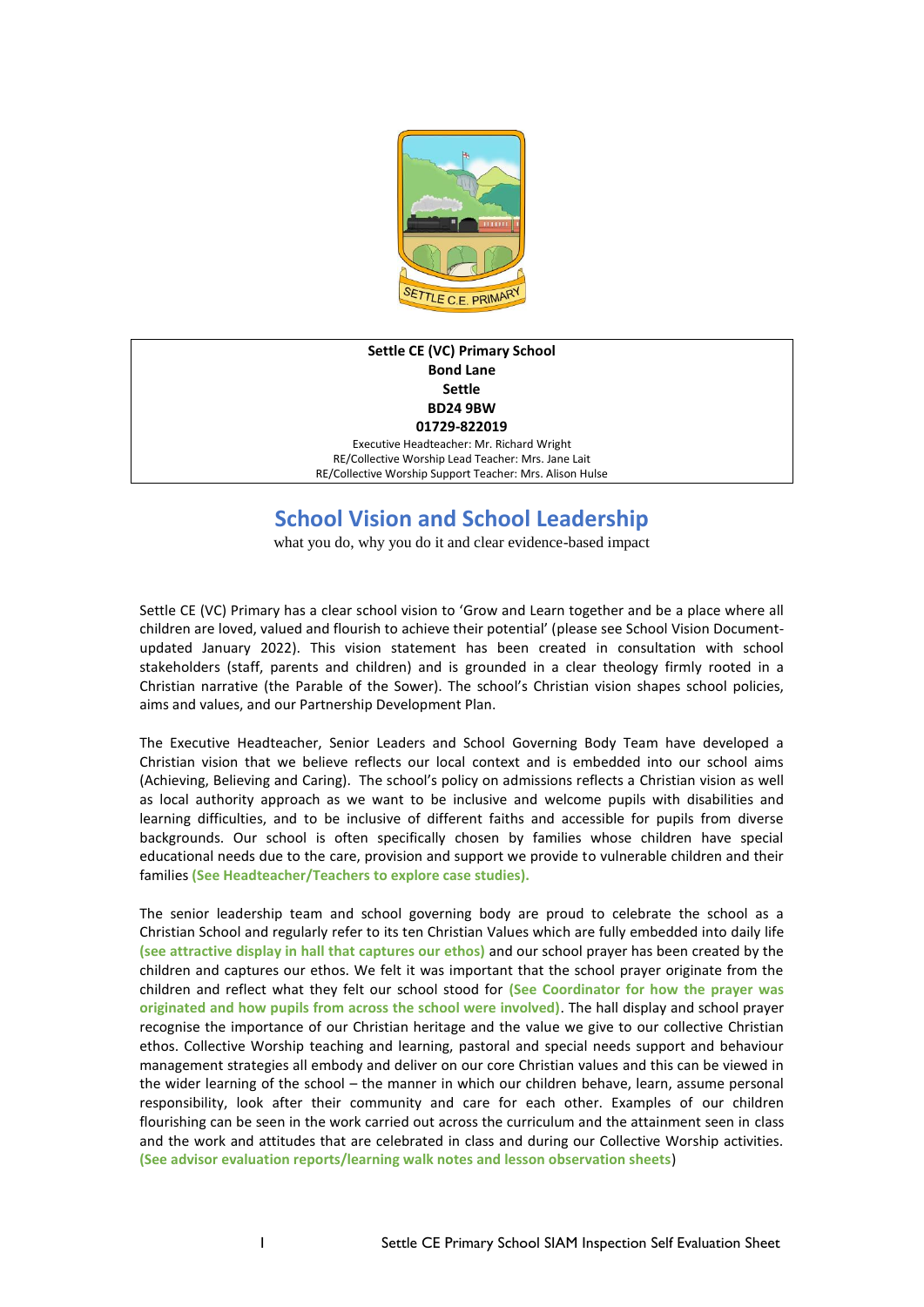Our Christian vision helps us to shape our development plans, school policies and actions. Our worship celebrates difference and encourages respect and dignity, we try to increase the children's aspirations for what they can achieve and opportunity is given for children to reflect and give thanks for all the wonderful things we enjoy in God's world. Recently our school supported the local entry for the Eurovision Song Contest and the song Embers has been taken on board by the school community as metaphor for aiming high, believing in yourself and flourishing .

Collective worship can be both adult as well as child led and is delivered creatively in accordance with the school's Christian vision and associated values, showing respect for and giving dignity to all who are involved in the experience.

Personal well-being and mental health provide a key aspect of our Curriculum for Life Strategy and PSHE Curriculum and equality of provision is paramount in curriculum and non-curriculum policies. Pastoral support and mentoring schemes have or are being developed to further support vulnerable pupils and we are exploring ways in which we can also better look after our staff – as the job is a challenging one (especially when having to navigate through lockdown). Staff are encouraged to flourish through regular training and professional development opportunities to improve practice and release time to help manage their responsibility areas. In 2022 the school is developing mental health leads and aiming to create a mental health strategy for the school to support well being across the school. The strategy will have at its heart our Vision Statement of Growing and Learning together and our complementary school aims of Achieving, Believing and Caring (ABC).

# **RE and Collective worship**

The teaching of RE and the opportunity for Collective Worship is seen as an important and valued part of our school curriculum and as such both are a regular feature of our working week.

The school follows the agreed North Yorkshire Syllabus for the teaching of RE but it adapts this accordingly in response to our community need, supplementary teaching materials and the school development plan.

Similarly, the school provides guidelines to teachers for how Collective Worship can be best delivered. **(See Vision Statement)**

Collective Worship usually follows a liturgy sequence so that there is a defined beginning and end and pupils and staff/visitors are aware that they are involved in a special and valued activity. Reflection time is often used to invite pupils to reflect upon life within our school community as well as draw attention to significant local, national and international events. Reflection time is useful, because it allows moral, philosophical and theological teachings to be embedded and considered in the everyday lives of pupils and staff.

The school has a range of resources to support Christian learning and sufficient dedicated curriculum time is given to RE with Headteacher and RE leaders provided opportunities to monitor RE lessons to ensure that the subject is valued and celebrated and that agreed school practice is being followed. In addition to Collective Worship, class prayers are said twice a day- at lunch time and at the end of the school day. Children are taught to be grateful for what they have and to be provided with the opportunity to give thanks to God.

The school has a tradition of involvement with festivals and services including Harvest, Remembrance, Christmas, Mothers' and Fathers' Day, Easter and End of Year services. A staff folder is used to record the Collective Worship Experience and our Collective Worship Team (pupils) also provide their own insight and feedback.

Across the year and a feature during pre-pandemic times, classes have undertaken specific visits inspired by our religious education curriculum (e.g. Buddhist temple visit in Year 6) and visitors have come to the school to help deliver meditation and mindfulness so that it is valued and embedded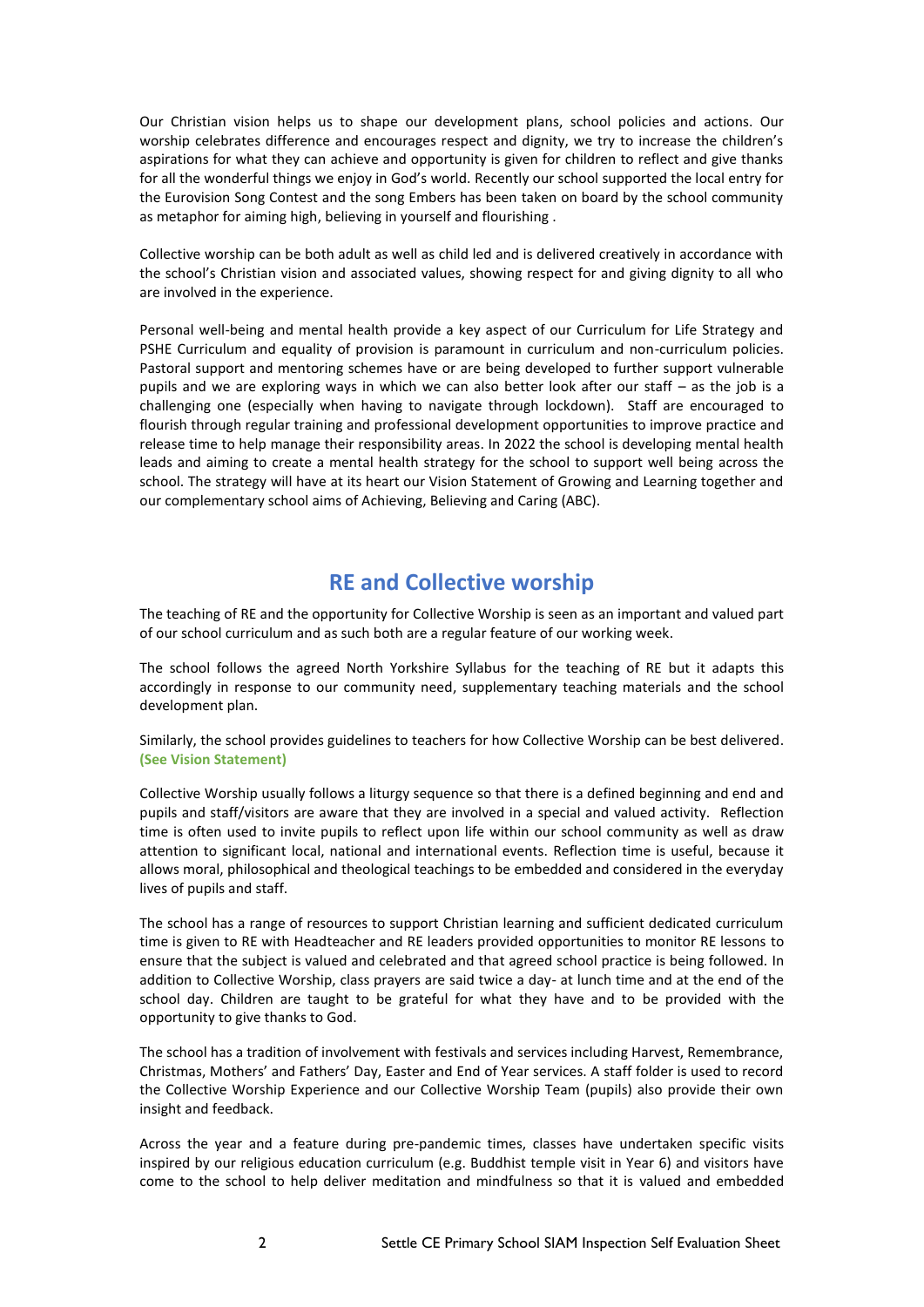within the curriculum and takes place at regular opportunities. This includes visits by our Priest in Charge, where we have had mock baptisms and mock marriages taking place in school.

## **Collective Worship**

Each half term we focus on one or two core Christian values as agreed amongst the staff (see Vision statement) so that we can fully explore and reflect on their importance and significance to our daily lives. These values are also woven into the RSE/PSHE long term plan. Collective worship leaders from Year 6 are involved by evaluating sessions, recording what teachers have covered, sometimes sharing the liturgy at the start and the end of Collective Worship session.

Planning ensures that everyone knows the themes for each week and collective worship assemblies are designed to maximise the effectiveness of the time allocated for these occasions.

The Bible and/or Bible stories are often referred to during worship so that children appreciate the significance of religious texts to impart wisdom in our practical lives – e.g. Open the Book sessions which are used to inspire and bring to life stories and events as highlighted in the Old and New Testament. The use of drama, music and shared performances by children and staff make the worship enjoyable and fun. The school staff and Collective worship leaders aim to make Collective Worship relevant to the day to day lives of the children and we try to link the teachings of Jesus to everyday problems and challenges. Hymns provide a further basis for discussions reflection and also celebration. During lockdown there were many times when we could not gather together collectively as a school or even be allowed to sing – there is currently a process to make amends for this lost time and to re-introduce to children through Collective Worship the value and wonder of Christian hymns and Carols. Opportunities are set aside in RE and PSHCE time to build on themes shared in Collective Worship and to gather and share ideas about tolerance and value of freedom of speech and respect for the views of others. When we explore personal, social, health issues and look at citizenship, then it does within the context of our Christian character belief and moral discussions will utilize and make reference to relevant Christian values in order to emphasise how they may impact on our choices and decision making.

At Settle CE Primary School we take great pride in supporting the Act of Remembrance. Our entrance hall displays a memorial to former Settle students who lost their lives in the Great War and this includes reference to local families whose lives were affected by War. Our Year 6 explores the impact through its topic on War and Conflict and guests are invited into school to share artefacts and resources that bring the subject to life. The school leads presentations on Remembrance Sunday and pupils will always take a time to lay a wreath at the local Cenotaph. Meanwhile money is raised for the British Legion. In 2021 4% of the total funds raised in North Yorkshire were raised by the school and this money goes towards supporting families of service men and women affected by war.

The "Praise Assembly" provides a celebratory form of collective worship which focuses on achievements across the school. If we meet via a remote learning platform such as Zoom, our achievement across the entire school partnership, with our federated partner School Kirkby-in-Malhamdale, is celebrated and shared. Achievements are an important part of the school ethos as every child is valued and are a useful means for sharing work, ideas and values. The joint collaborative working with our partner school is important to us and we look forward to resuming curriculum enrichment activities and joining together in future collective worship activities. Our school chose to join in partnership with a small local school because it needed our help and support and by working together both schools could benefit. As highlighted in our Vision Statement document – working together in collaboration to the common benefit and responding to the needs of the local community is very important to us. The actions and decisions that led to formal federation in many ways reflect our Christian ethos.

We often use the Praise Assembly to celebrate the identification of our ten Christian values in the day to day happenings of the school **(see Collective Worship teacher and pupil record)** including: being kind, helping others, showing respect and being thankful for all the positive things in our lives.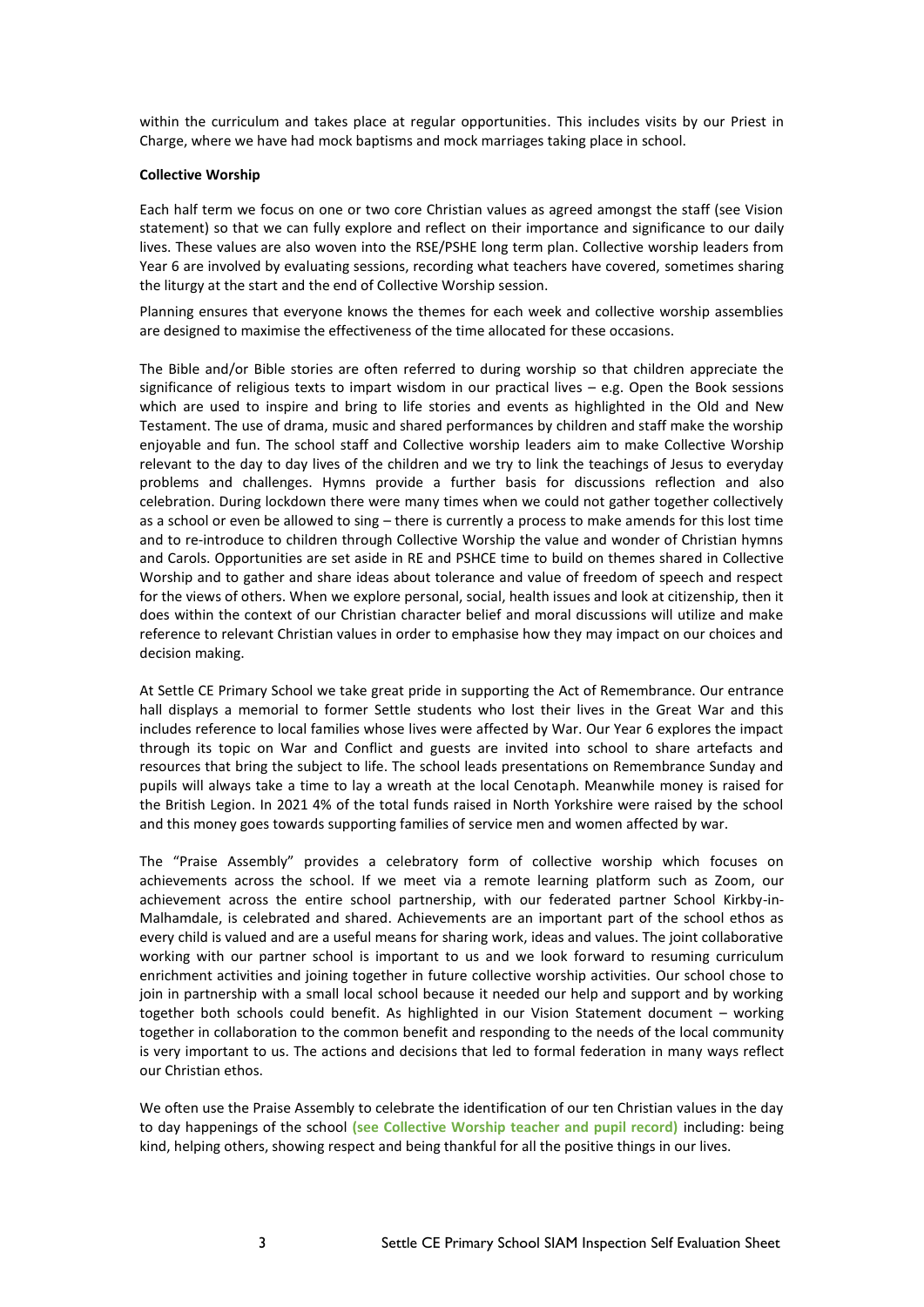Collective Worship sessions often focus on a current school or contextual issue for example bullying, tackling racism, promoting equal opportunity and inclusion and exploring safeguarding concerns. We encourage all members of the school community to participate (sometime plan) and be involved with collective worship throughout the year. We encourage members of staff to be involved with Praise Assembly, Open the Book and Collective Worship sessions. Children are involved where possible in the hymn choice and the prayer.

### **Religious Education**

Curriculum planning for RE follows an agreed Yorkshire Syllabus scheme which provides a good balance between theology, philosophy and human science. Pupils are able to explore different religious texts and philosophies and be introduced to theological ideas during their lessons. Standards of presentation are expected to be high and, as we would with core and foundation subjects, children are encouraged to develop age-appropriate skills of enquiry, critical analysis and interpretation.

Pupils are introduced to a range religions and worldviews and are encouraged to undertake learning with respect for those who have a different faith or belief system to their own. The children are often encouraged to explain ways in which their thinking has been challenged or changed.

The school leader for RE has opportunities during staff meeting time and INSET to share new ideas and pedagogy, ensuring that all staff teaching RE do so with confidence and to a high standard. Children enjoy RE lessons and this includes pupils with SEND and the most able.

As a priority, the school is enabling its vulnerable pupils, including those with learning difficulties, to flourish in their RE learning.

The teaching of RE is embedded into the EYFS curriculum through stories and introducing the ten Christian Values so that at an early age the children become familiar with Christian beliefs and are able to talk about the things they do at home and celebrate their achievement and progress in general learning and personal development - using the Tapestry Computer Software.

Children across the school take a pride in their work, which is reflected in the presentation of their books and as celebrated weekly in Praise Assembly. Children always act sensitively and are respectful when learning about other religions and their own. It is important to note that we teach RE through art, drama and literacy and where possible we make lessons practical.

# **Meeting the needs of all learners**

The school is effective at meeting the academic learning needs of all pupils through a broad and balanced curriculum which has a strong focus on the development of self-sufficiency and life skills. **(See curriculum for Life Document and achievement in STEM learning through National Awards and the establishment of a new STEM Room).**

The school has a range of strategies in place for the early identification of special educational needs, safeguarding and well-being concerns in order to identify and support those who are more vulnerable and who may have additional learning and personal needs.

Settle CE Primary School supports all pupils in their spiritual and pastoral needs highlighting the core vision is to enable all pupils to flourish and reach their potential.

Class rules reflect a Christian ethos as well as emphasising British values for example: treating others how you would like to be treated, to act fairly in all situations, be respectful and tolerant of other cultures. Staff are expected to act as role models and the Headteacher expects there to be a caring ethos running throughout the whole school and across all people involved in the school community. There is a great emphasis on 'working together' and 'sharing' that runs through our Collective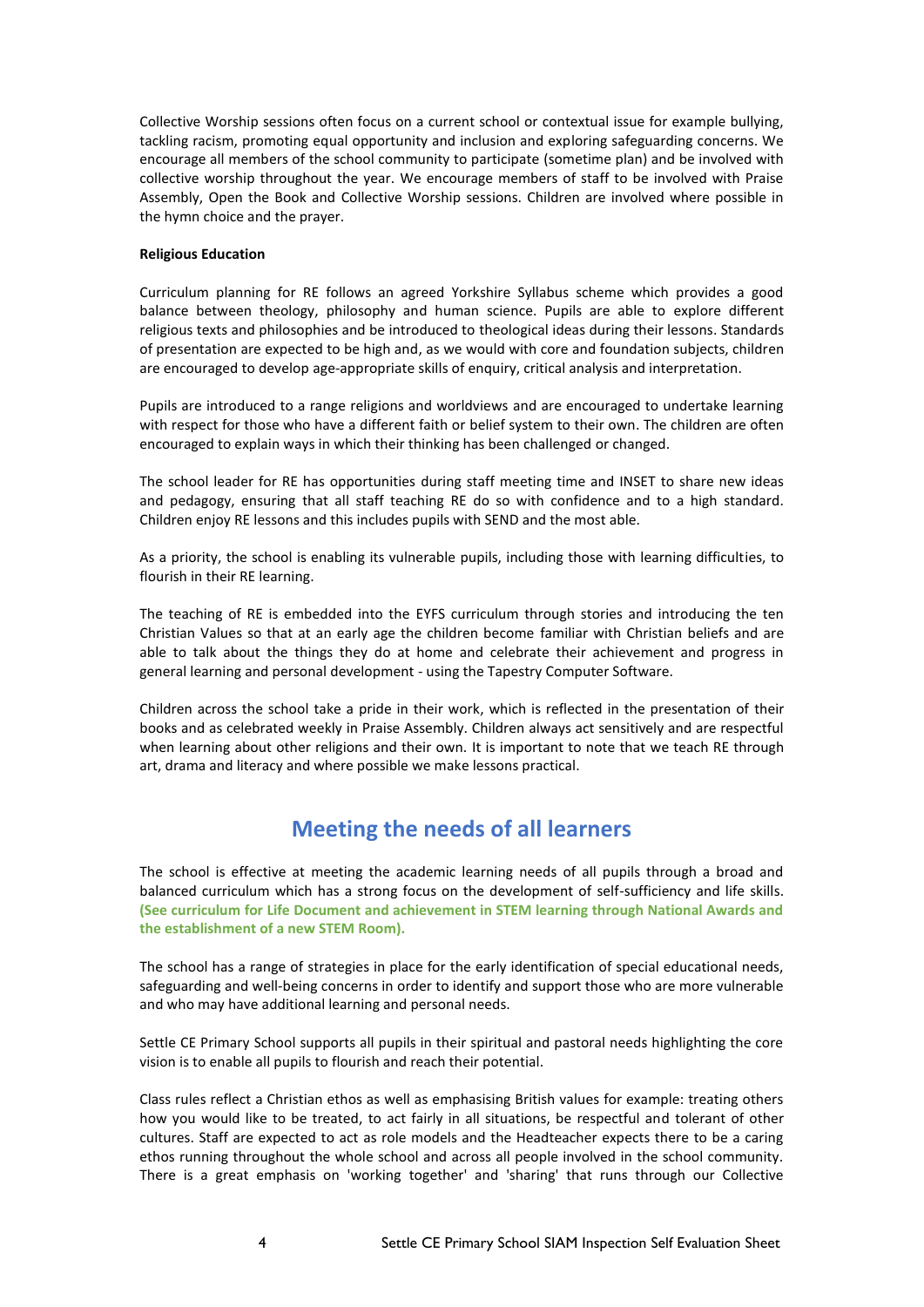Worship Assemblies and PSHE sessions**.** We have a 'Respect' Award to promote this important Christian value and are currently auditing mental health provision across the school and community so that we are able to strengthen our support for vulnerable children and families and to consider new ideas (such as a Christian Value Coin System) to promote our Christian ethos.

There are clear protocols and polices for managing behaviour, safeguarding and health and safety (**See record sheets /School Safeguarding File).**

# **Our place in the community**

The school has close links to the Holy Ascension Church and its current Priest in Charge, Reverend Julie Clarkson. We also have close links with local church groups including the Methodist Church and its current Priest in charge Reverend Tim Broughton. Both Reverend Julie and Reverend Tim are Foundation Governors, who support the Headteacher, Senior leaders and wider governing body team to ensure that the decisions made by the school are informed by and represent a Christian ethos.

#### **Self-Evaluation**

School activities, include feedback from the staff and children on our Collective Worship Team and evaluation through the regular Collective Worship sessions hosted by our Foundation Governors and those delivered by invited guests from our local churches. The self-evaluation process includes formal and informal visits from governors and church representatives and captures also the wider views of the children who partake in lessons and activities. All feedback contributes to a continuous selfevaluation process that involves the whole school community contributing evidence to help us evaluate our effectiveness as a Church school. The SLT work with Mrs Lait and Mrs Hulse to oversee provision to ensure that what happens (and the feedback we get in school) reflects an agreed school approach and helps us to challenge ourselves and improve practice.

#### **Supporting our Community during Lockdown**

During the recent Lockdown and throughout the Pandemic phase, the Christian values of the whole school community have been on display through various initiatives to support vulnerable children and their families as well as to support frontline key workers. Our school has worked alongside the church to support our local community.

At Settle CE Primary School, we provided specialist support in school to vulnerable learners and children of Key Workers (totalling almost 40% of the children we have on roll) and delivered remote learning to all pupils, during the period of lockdown. Our dedicated provision included the maintaining of breakfast, after school clubs and saw an increase in the duration of our holiday club care. All additional services were fully funded by the school.

During periods of lockdown the school has been proactive in its delivery of remote learning and being on hand to support families academically as well as pastorally – offering additional service/positive psychology support for those children who were particularly struggling. Parent feedback for these services has been extremely positive.

One impact of our work serving the community has been the number of children who have taken it upon themselves to organise or get involved in running their own charity and community ventures to help others – e.g. children making their own loom bands or cakes to sell / taking part in in Gift Aid events in their own time and seeing how the money they have raised has been used.

### **Serving our wider Community**

Our caring ethos is put into practice by proactively supporting families who are in need of support throughout the school year, including holiday times. Extended school services are heavily subsidised